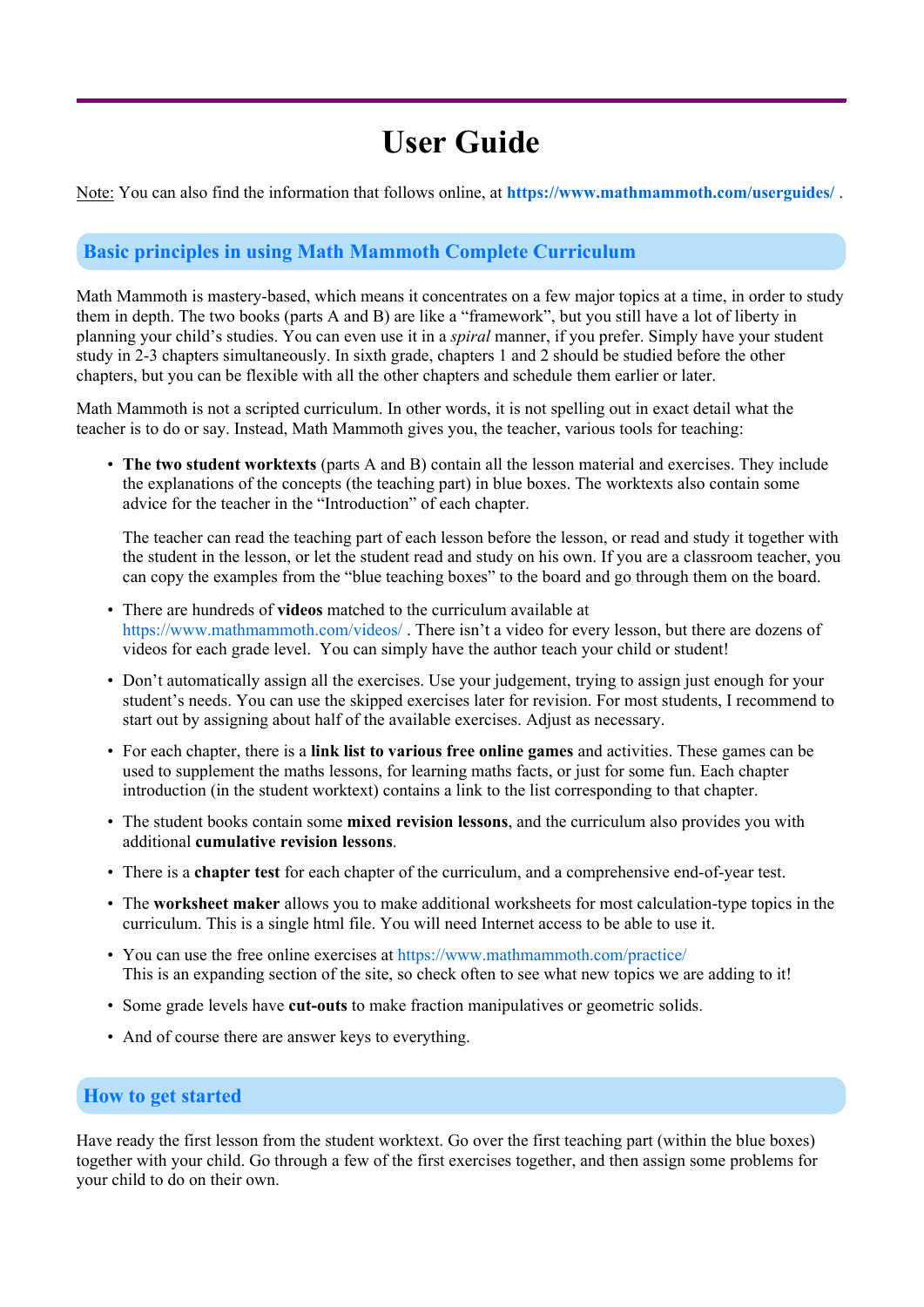Repeat this if the lesson has other blue teaching boxes. Naturally, you can also use the videos at https://www.mathmammoth.com/videos/

Many children can eventually study the lessons completely on their own — the curriculum becomes selfteaching. However, children definitely vary in how much they need someone to be there to actually teach them.

## **Pacing the curriculum**

The lessons in Math Mammoth complete curriculum are NOT intended to be done in a single teaching session or class. Sometimes you might be able to go through a whole lesson in one day, but more often, the lesson itself might span 3-5 pages and take 2-3 days or classes to complete.

Therefore, it is not possible to say exactly how many pages a student needs to do in one day. This will vary. However, it is helpful to calculate a general guideline as to how many pages per week you should cover in the student worktext in order to go through the curriculum in one school year (or whatever span of time you want to allot to it).

The table below lists how many pages there are for the student to finish in this particular grade level, and gives you a guideline for how many pages per day to finish, assuming a 180-day school year.

| <b>Grade level</b> | pages |     | school days and revisions student book |     | Lesson   Number of   Days for tests   Days for the   Pages to study   Pages to study<br>per day | per week |
|--------------------|-------|-----|----------------------------------------|-----|-------------------------------------------------------------------------------------------------|----------|
| $6-A$              | 162   | 91  | 10                                     | 81  | 2.0                                                                                             |          |
| $6-B$              | 157   | 89  | 10                                     | 79  | 2.0                                                                                             | 10       |
| Grade 6 total      | 319   | 180 | 20                                     | 160 | 2.0                                                                                             |          |

Example:

The table below is for you to fill in. First fill in how many days of school you intend to have. Also allow several days for tests and additional revision before the test — at least twice the number of chapters in the curriculum. For example, if the particular grade has 8 chapters, allow at least 16 days for tests & additional revision. Then, to get a count of "pages/day", divide the number of pages by the number of available days. Then, multiply this number by 5 to get the approximate page count to cover in a week.

| <b>Grade level</b> | pages | school days and revisions student book per day | Lesson   Number of   Days for tests   Days for the   Pages to study   Pages to study | per week |
|--------------------|-------|------------------------------------------------|--------------------------------------------------------------------------------------|----------|
| $6-A$              | 162   |                                                |                                                                                      |          |
| $6-B$              | 157   |                                                |                                                                                      |          |
| Grade 6 total      | 319   |                                                |                                                                                      |          |

Now, let's assume you determine that you need to study about 2 pages a day, 10 pages a week in order to get through the curriculum. As you study each lesson, keep in mind that sometimes most of the page might be filled with blue teaching boxes and very few exercises. You might be able to cover 3 pages on such a day. Then some other day you might only assign one page of word problems. Also, you might be able to go through the pages quicker in some chapters, for example when studying graphs, because the large pictures fill the page so that one page does not have many problems.

When you have a page or two filled with lots of similar practice problems ("drill") or large sets of problems, feel free to **only assign 1/2 or 2/3 of those problems**. If your child gets it with less amount of exercises, then that is perfect! If not, you can always assign him/her the rest of the problems some other day. In fact, you could even use these unassigned problems the next week or next month for some additional revision.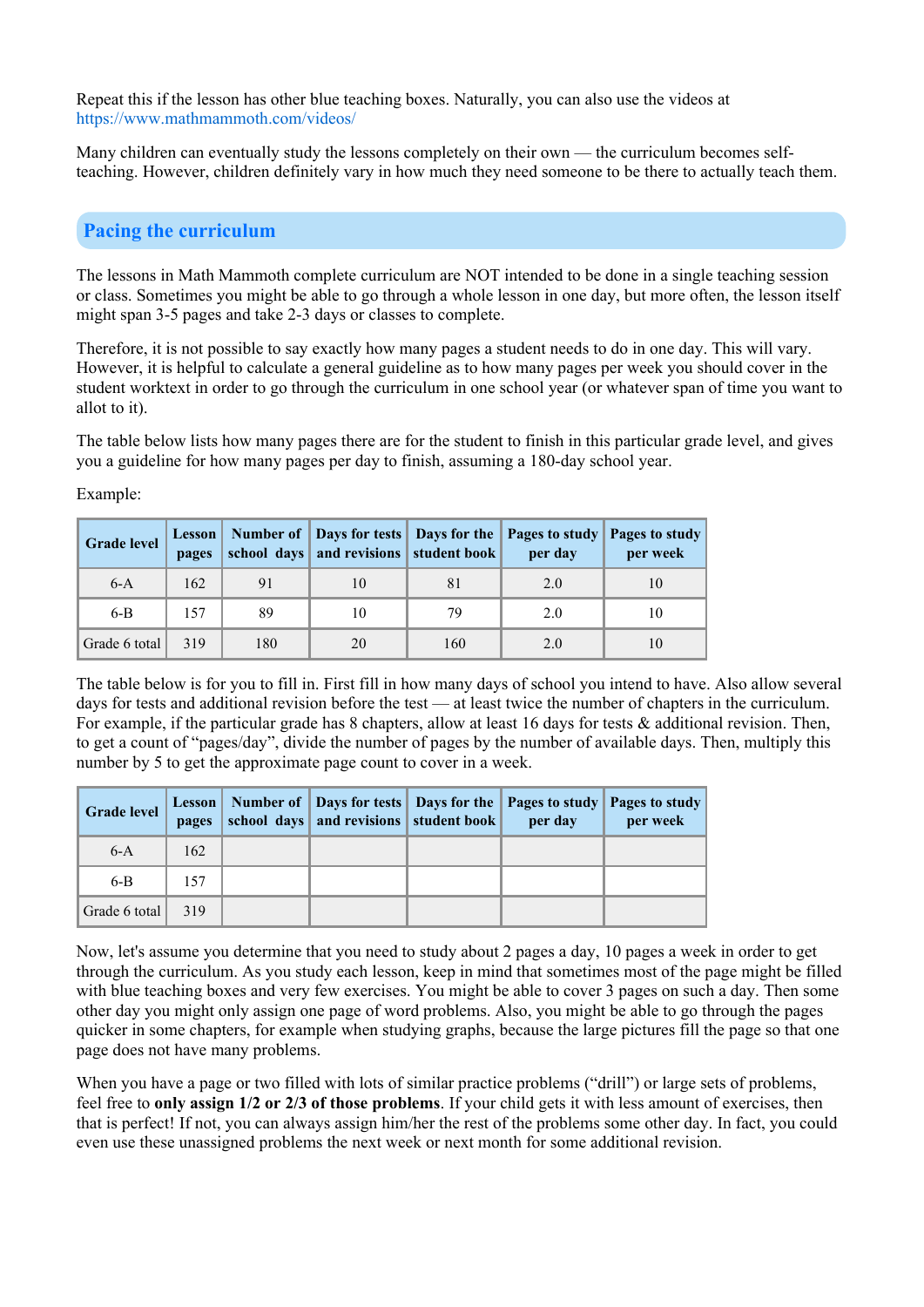In general, 1st-2nd graders might spend 25-40 minutes a day on maths. Third-fourth graders might spend 30-60 minutes a day. Fifth-sixth graders might spend 45-75 minutes a day. If your child finds maths enjoyable, he/she can of course spend more time with it! However, it is not good to drag out the lessons on a regular basis, because that can then affect the child's attitude towards maths.

## **Working space, the usage of additional paper and mental maths**

The curriculum generally includes working space directly on the page for students to work out the problems. However, feel free to let your students to use extra paper when necessary. They can use it, not only for the "long" algorithms (where you line up numbers to add, subtract, multiply, and divide), but also to draw diagrams and pictures to help organise their thoughts. Some students won't need the additional space (and may resist the thought of extra paper), while some will benefit from it. Use your discretion.

Some exercises don't have any working space, but just an empty line for the answer (e.g.  $200 + 1000$ ). Typically, I have intended that such exercises to be done using MENTAL MATHS.

However, there are some students who struggle with mental maths (often this is because of not having studied and used it in the past). As always, the teacher has the final say (not me!) as to how to approach the exercises and how to use the curriculum. We do want to prevent extreme frustration (to the point of tears). The goal is always to provide SOME challenge, but not too much, and to let students experience success enough so that they can continue enjoying learning maths.

Students struggling with mental maths will probably benefit from studying the basic principles of mental calculations from the earlier levels of Math Mammoth curriculum. To do so, look for lessons that list mental maths strategies. They are taught in the chapters about addition, subtraction, place value, multiplication, and division. My article at https://www.mathmammoth.com/lessons/practical\_tips\_mental\_math also gives you a summary of some of those principles.

# **Using tests**

For each chapter, there is a **chapter test**, which can be administered right after studying the chapter. **The tests are optional.** Some families might prefer not to give tests at all. The main reason for the tests is for diagnostic purposes, and for record keeping. These tests are not aligned or matched to any standards.

In the digital version of the curriculum, the tests are provided both as PDF files and as html files. Normally, you would use the PDF files. The html files are here so you can edit them (in a word processor such as Word or LibreOffice), in case you want your student to take the test a second time. Remember to save the edited file under a different file name, or you will lose the original.

The end-of-year test is best administered as a diagnostic or assessment test, which will tell you how well the student remembers and has mastered the mathematics content of the entire grade level.

## **Using cumulative revisions and the worksheet maker**

The student books contain mixed revision lessons which revise concepts from earlier chapters. The curriculum also comes with additional cumulative revision lessons, which are just like the mixed revision lessons in the student books, with a mix of problems covering various topics. These are found in their own folder in the digital version, and in the Tests & Cumulative Revisions book in the print version.

The cumulative revisions are optional; use them as needed. They are named indicating which chapters of the main curriculum the problems in the revision come from. For example, "Cumulative Revision, Chapters 1 - 4" includes problems that cover topics from chapters 1-4.